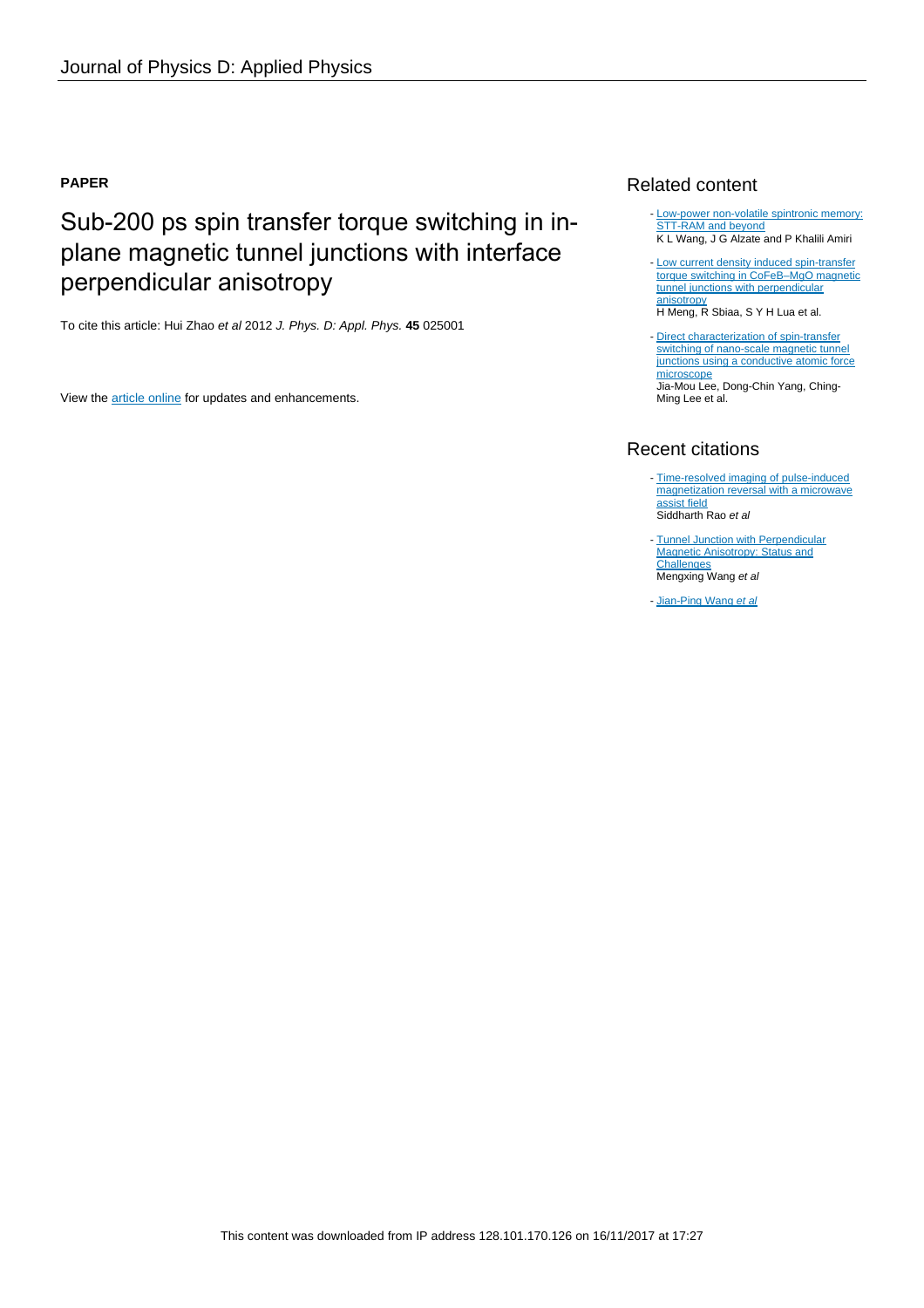J. Phys. D: Appl. Phys. **45** (2012) 025001 (4pp) [doi:10.1088/0022-3727/45/2/025001](http://dx.doi.org/10.1088/0022-3727/45/2/025001)

# **Sub-200 ps spin transfer torque switching in in-plane magnetic tunnel junctions with interface perpendicular anisotropy**

**Hui Zhao**<sup>1</sup>**, Brian Glass**<sup>2</sup>**, Pedram Khalili Amiri**<sup>3</sup>**, Andrew Lyle**<sup>1</sup>**, Yisong Zhang**<sup>1</sup>**, Yu-Jin Chen**<sup>4</sup>**, Graham Rowlands**<sup>4</sup>**, Pramey Upadhyaya**<sup>3</sup>**, Zhongming Zeng**<sup>5</sup>**, J A Katine**<sup>6</sup>**, Juergen Langer**<sup>7</sup>**, Kosmas Galatsis**<sup>3</sup>**, Hongwen Jiang**<sup>5</sup>**, Kang L Wang**<sup>3</sup>**, Ilya N Krivorotov**<sup>4</sup> **and Jian-Ping Wang**<sup>1</sup>*,*<sup>2</sup>

<sup>1</sup> Electrical and Computer Engineering, University of Minnesota, Minneapolis, MN 55455, USA

<sup>2</sup> Physics and Astronomy, University of Minnesota, Minneapolis, MN 55455, USA

<sup>3</sup> Electrical Engineering, University of California, Los Angeles, CA 90095, USA

<sup>4</sup> Physics and Astronomy, University of California, Irvine, CA 92697, USA

<sup>5</sup> Physics and Astronomy, University of California, Los Angeles, CA 90095, USA

<sup>6</sup> Hitachi Global Storage Technologies, 3403 Yerba Buena Road, San Jose, CA 95135, USA

<sup>7</sup> Singulus Technologies, 63796 Kahl am Main, Germany

E-mail: [jpwang@umn.edu](mailto: jpwang@umn.edu)

Received 4 October 2011, in final form 17 November 2011 Published 20 December 2011 Online at [stacks.iop.org/JPhysD/45/025001](http://stacks.iop.org/JPhysD/45/025001)

### **Abstract**

Ultrafast spin transfer torque (STT) switching in an in-plane MgO magnetic tunnel junction with 50 nm  $\times$  150 nm elliptical shape was demonstrated in this paper. Switching speeds as short as 165 ps and 190 ps at 50% and 98% switching probabilities, respectively, were observed without external field assistance in a thermally stable junction with a 101% tunnelling magnetoresistance ratio. The minimum writing energy of P-AP switching for 50% and 98% switching probability are 0.16 pJ and 0.21 pJ, respectively. The observed ultrafast switching is believed to occur because of partially cancelled out-of-plane demagnetizing field in the free layer from interface perpendicular anisotropy between the MgO layer and the  $Co<sub>20</sub>Fe<sub>60</sub>B<sub>20</sub>$  layer. High  $J/J<sub>c0</sub>$  ratio and magnetization nucleation at the edge of free layer, which result from the reduced perpendicular demagnetizing field, are possibly two major factors that contribute to the ultrafast STT switching.

(Some figures may appear in colour only in the online journal)

Ultrafast spin transfer torque (STT) switching in the subns regime is one of the key issues for spin transfer torque random access memory (STT-RAM) development. One of the crucial limitations for ultrafast switching is the incubation delay induced by pre-switching oscillation [\[1\]](#page-4-0). Several approaches have been proposed to minimize pre-switching oscillations in order to improve the switching speed in spin valves (SVs), such as developing all perpendicular structures [\[2\]](#page-4-0), applying hard axis field to set the free layer equilibrium away from the easy axis [\[3\]](#page-4-0), and adding an extra perpendicular polarizer [\[4–6\]](#page-4-0). As of now, limited work has been done on sub-nanosecond STT switching in magnetic tunnel junctions

(MTJs). Minimum switching times of 400–580 ps at 50% switching probability has been reported in conventional inplane MTJs [\[7,](#page-4-0) [8\]](#page-4-0). By adding perpendicular polarizer, Liu *et al* showed 100% switching at 500 ps with external field assistance in their MTJ+SV device [\[9\]](#page-4-0). Rowlands *et al* achieved 50% switching probability at 120 ps under zero bias field in the full orthogonal MTJ [\[10\]](#page-4-0).

In this paper, we report ultrafast switching (165 ps–10 ns) in CoFeB–MgOMTJs with good tunnelling magnetoresistance (TMR) ratio around 100% and large coercivity (100 Oe) under zero bias field. With a basic conventional stack structure, the sample exhibits ultrafast switching in the sub-200 ps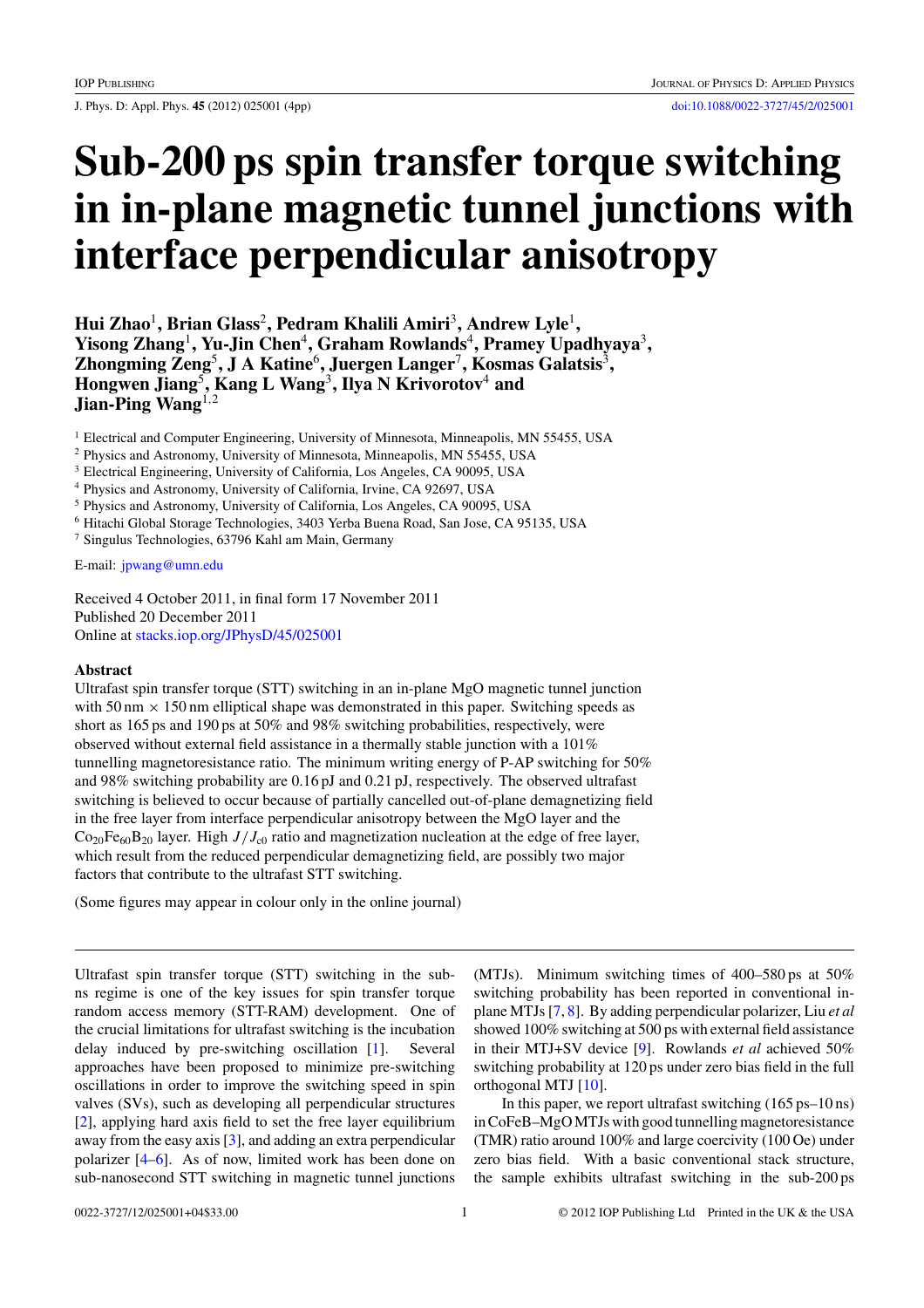

**Figure 1.** (*a*) MTJ resistance versus magnetic field loop at room temperature. The red curve is tested before switching probability measurement and the blue curve is obtained after switching probability measurement. (*b*) Switching probability dependence on pulse width with various pulse amplitudes on P-AP side. Each curve corresponds to the same setting voltage on pulse generator. The inset figure shows the change in pulse shape from 100 to 400 ps with the same setting amplitude. Because of the pulse peak attenuation, the labelled voltage in figure  $1(b)$  is the peak voltage at the pulse duration corresponding to 50% switching probability<sup>8</sup>. For example, the first curve (purple, triangle-to-left) has the nominal pulse amplitude at 2.4 V for long pulses. The labelled value is 1.89 V, which means the peak value at 165 ps pulse width with 50% switching probability. (*c*) Pulse voltage as a function of pulse width at 50% switching probability for AP-P and P-AP switching. And the dashed line is the breakdown voltage at different pulse widths.

regime while maintaining all the requirements for STT-RAM application.

The MTJ samples' stacking structure is as follows: (bottom electrode)/PtMn (15 nm)/Co<sub>70</sub>Fe<sub>30</sub> (2.3 nm)/Ru  $(0.85 \text{ nm})/\text{Co}_{40}\text{Fe}_{40}\text{B}_{20}$   $(2.4 \text{ nm})/\text{MgO}$   $(0.83 \text{ nm})/\text{Co}_{20}\text{Fe}_{60}\text{B}_{20}$ (1.7–2.0 nm)/(top electrode). Here we used Fe-rich free layer from 1.7 to 2.0 nm, which has a strong perpendicular interface anisotropy [\[11,](#page-4-0) [12\]](#page-4-0), but still retains the easy axis in plane. The sample was post-annealed at 300 ◦C under 1 T magnetic field for 2 h. MTJ devices in this paper were patterned into  $50 \text{ nm} \times 150 \text{ nm}$  elliptical nanopillars.

The samples were characterized at room temperature for resistance versus applied field (*R*–*H*) loop and switching probability. The switching probability measurement was performed by a sequence similar to our previous work [\[8\]](#page-4-0) under zero bias field. Each probability value was calculated by 200 switching trials with the free layer magnetization preset by a  $1 \mu s$  reset pulse. The  $100 \text{ ps}-10 \text{ ns}$  switching pulse was generated by the picosecond bipolar voltage pulse generator 10070A, which has a rise and fall time of 65 ps and 85 ps, respectively.

Figure 1(*a*) shows the *R*–*H* loop of a MTJ sample with 2.0 nm free layer. The sample has the TMR ratio of 101% and the coercivity of 100 Oe. By averaging from a group of similar devices, the thermal stability is estimated to be above 65  $k_B T$  according to the hard-axis magnetoresistance curve fitting method [\[13\]](#page-4-0). The loop is centred at −45 Oe due to the coupling with pinned layer which is compensated by an external field during all the following switching probability measurements. The nearly overlapping blue and red *R*–*H* loops were obtained before and after the switching probability measurement, respectively, and showed that no partial breakdown of the barrier or change of magnetic properties had occurred.

The switching probability as a function of pulse width is plotted in figure  $1(b)$ , where each curve represents the setting same pulse amplitude. The labelled voltage is the pulse peak voltage on the device at the pulse duration corresponding to 50% switching probability<sup>8</sup>. Please find more description in the figure caption of figure  $1(b)$  and footnote 8. We observed 50% switching probability at 165 ps and 98% switching probability at 190 ps. Moreover, the switching probability curves were very steep and did not display a switching probability plateau because of the half precession period jitter as observed in some metallic SVs [\[1\]](#page-4-0). Furthermore, the observed sub-200 ps switching implies that incubation delay did not occur as a result of pre-switching oscillation. To calculate the writing energy, we did an integration based on the pulse shape for each pulse width by  $E_w = \int V^2(t)/R dt$ . The minimum writing energy of P-AP switching for 50% and 98% switching probabilities are 0.16 pJ and 0.21 pJ, respectively. During the measurement, the samples can generally survive  $10^3$ – $10^4$  writing circles for the sub-200 ps switching. And we also calculated the endurance in our sample according to [\[14\]](#page-4-0), with 1.107 V, 500 ps pulse width, the failure rate is  $3.25 \times 10^{-4}$ .

The same switching probability measurement was also done for AP-P switching. We plot the pulse amplitude versus pulse width at 50% probability in figure 1(*c*) together with the breakdown voltage, which was measured from 20 MTJs' breakdown point with identical barrier thickness at various pulse widths. The figure shows that the achievable minimum switching time is limited by the breakdown voltage of the device. With the same applied voltage, the current through the device in the P state is about twice the value in the AP state due to the resistance difference in each state. Therefore, for P-AP switching higher voltages can be reached, thus allowing shorter switching times, as shown in figure 1(*c*).

Two other MTJs of the same size but with thinner free layers (1.90 nm, 1.73 nm) were also measured for ultrafast switching probabilities in the sub-ns regime. The results were summarized in figure [2.](#page-3-0) The red line indicates the current density at which the oxide barrier breaks down at different pulse widths. Again, we see that the minimum measured switching time is limited by the breakdown voltage, especially

<sup>8</sup> For pulses below 300 ps, the pulse shape turns to triangle as shown in the inset of figure 1(*b*) from equipment constraints and the peak voltage starts to decrease with pulse width. Therefore, with the same setting voltage, real pulse voltage varies in the ultrafast switching end. For example, at 165 ps pulse width, the 2.4 V nominal pulse amplitude is reduced to 1.89 V. All the pulse voltage values used in this paper are the peak voltage measured by Tektronix DPO72004BO scilloscope (20 GHz bandwidth and 50 GHz sampling rate) multiplied by the reflection coefficient at the MTJ end ( $\Gamma$  =  $2R_{\text{MTJ}}/(R_{\text{MTJ}}+Z_0)).$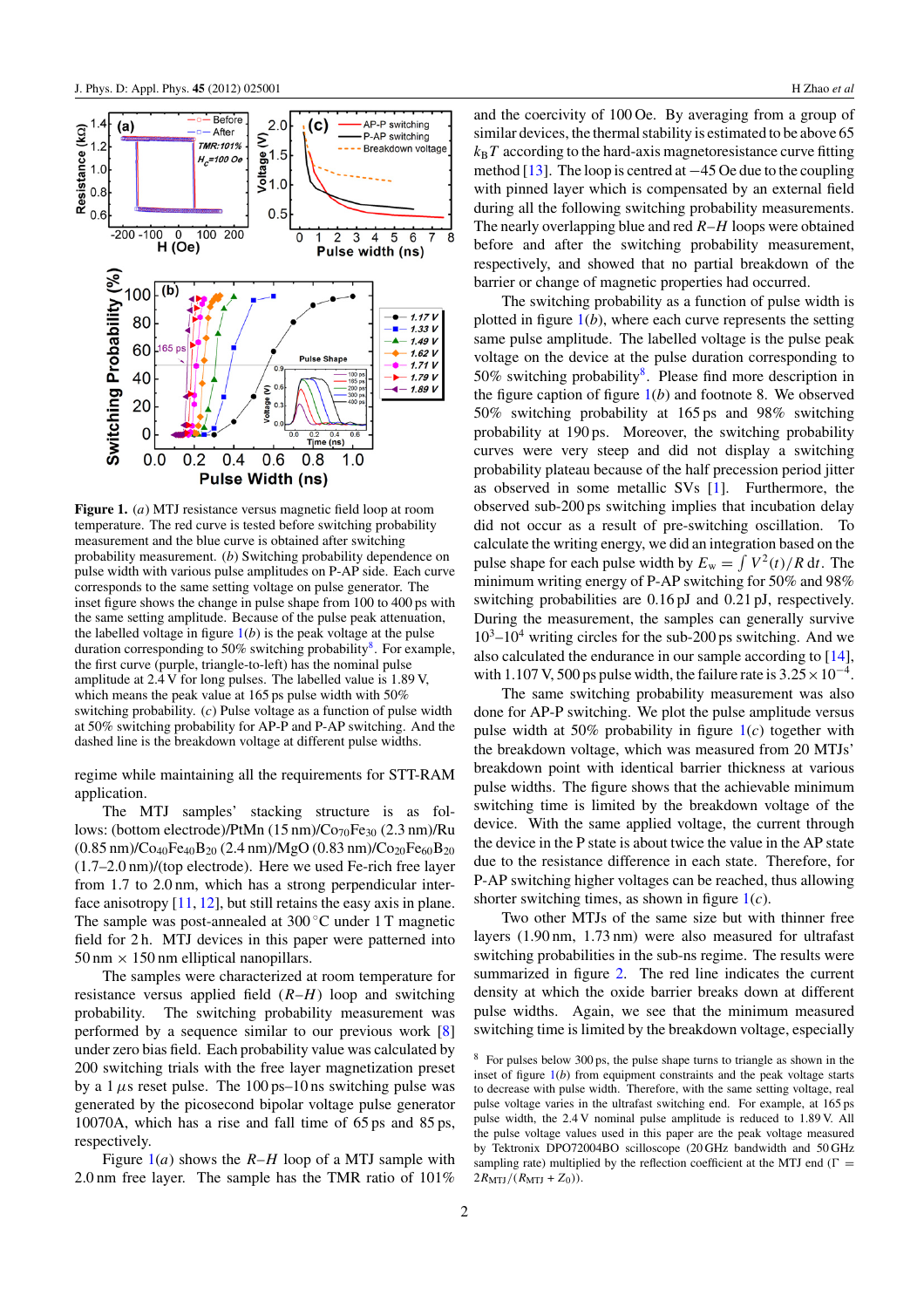<span id="page-3-0"></span>

**Figure 2.** The inverse of pulse width as a function of current density for AP-P switching (*a*) and P-AP switching (*b*). The red curve indicates equivalent breakdown current density at various pulse widths.

in the AP-P switching case due to its higher resistance. For the 1.73 nm free layer sample, we found 50% switching probability at 195 ps for AP-P switching, and 190 ps for P-AP switching, corresponding to 0.12 pJ and 0.23 pJ writing energy, respectively.

According to the macrospin approximation of STT switching theory, the precessional switching time is inversely proportional to the applied current density [\[15\]](#page-4-0).

$$
\tau^{-1} \approx \frac{\hbar \eta}{2eM_sH_kt\ln(\pi/2\theta_0)}(J-J_{c0}),\tag{1}
$$

where  $\eta$  is the spin polarization,  $M_s$  is the free layer magnetization,  $H_k$  is the in-plane easy axis anisotropy field, *t* is the free layer thickness,  $\theta_0$  is the initial angle between the free layer and pinned layer and  $J_{c0}$  is the intrinsic critical current density.

The linear relationships in figures  $2(a)$  and  $(b)$ , between  $\tau^{-1}$  and *J* at  $\tau^{-1}$  > 1 ns<sup>-1</sup> show that with such a short pulse duration, the switching process is mainly precessional switching. In the regime of  $\tau^{-1}$  < 1 ns<sup>-1</sup>, thermal activation starts to contribute to STT switching, leading the tails near zero to gradually become more shallow as less current density is needed for switching. Furthermore, as the free layer thickness decreases from 2.00 to 1.73 nm, the curves shift from right to left indicating a reduction in  $J_{c0}$ .

It is noteworthy to point out that in our basic in-plane MgO MTJ structure, the demonstrated switching speed of 165 ps (50%) and 190 ps (98%) is surprisingly similar to

the value in orthogonal MTJs [\[9,](#page-4-0) [10\]](#page-4-0). We propose here that the observed ultrafast STT switching mainly benefits from interface perpendicular anisotropy between the MgO layer and the  $Co<sub>20</sub>Fe<sub>60</sub>B<sub>20</sub>$  layer [\[11\]](#page-4-0). As a result, the outof-plane demagnetizing field in the free layer is partially cancelled. In our sample, interface perpendicular anisotropy  $K_{\text{in}}$  is calibrated by VSM measurement as 2.4 erg cm<sup>-2</sup> [\[12\]](#page-4-0). We define  $H_d$  as the out-of-plane demagnetizing field, and  $H_{k_1}$  as the free layer perpendicular interface anisotropy field corresponding to  $2K_{\text{in}}/M_s t$ . Therefore, assuming  $H_d$  is  $4\pi M_s$ in all areas,  $H_d - H_{k_1}$  is 5106 Oe, 4317 Oe and 2765 Oe for 2.00 nm, 1.90 nm and 1.73 nm free layers, respectively. It means that the effective out-of-plane demagnetizing field is highly reduced. This can affect the STT switching in two aspects: the reduction in  $J_{c0}$  and the canted local magnetization on edges.

First of all, it has been shown that for in-plane MTJ devices with perpendicular anisotropy, the critical current is given by [\[15,](#page-4-0) [16\]](#page-4-0)

$$
J_{\rm c0} \approx (2e\alpha M_{\rm s}t/\hbar\eta)(H_k + (H_{\rm d} - H_{k\perp})/2),\tag{2}
$$

where  $\alpha$  is the free layer damping factor. Equation (2) implies that the thinner the free layer of a device, the more  $H_{k_1}$  cancels out the demagnetizing field  $H_d$ , thus resulting in a lower critical current density  $J_{c0}$ . We notice this trend in figure 2 as the curves for the devices with thinner free layers are shifted further left towards lower current densities. This lowering of  $J_{c0}$ allowed us to apply higher  $J/J_{c0}$  ratio before reaching the barrier breakdown limit.

Second, in the localized areas of devices such as the two edges of free layer along the long axis, the demagnetizing effect that keeps the magnetization in-plane is weaker. Therefore, when there is a large interface perpendicular anisotropy component present, the local magnetization on the two ends of the long axis may start to cant out of plane very easily. It is possible that these areas could act as the magnetization nucleation points of STT switching because of the larger initial angle  $\theta_0$  between the free layer and the pinned layer. Ultrafast switching of the entire free layer may be driven by the quick onset of switching at these hotspots.

In conclusion, we demonstrated ultrafast STT switching of 165 ps and 190 ps with 50% and 98% switching probabilities, respectively, in conventional MgOMTJ structures without field assistance. No plateau of switching probability versus pulse width appeared in our data as found in some metallic SVs for sub-ns STT switching. Our device also showed a 101% TMR ratio and room temperature thermal stability factor of more than  $65k_BT$ , which make it a good candidate for STT-RAM application. The effect of free layer thickness on ultrafast switching performance was discussed and we found 190– 195 ps switching in both AP-P and P-AP testing from the same sample.

### **Acknowledgments**

This work was supported by the DARPA STT-RAM program (Grant No HR0011-09-C-0114), the NSF MRSEC Program at